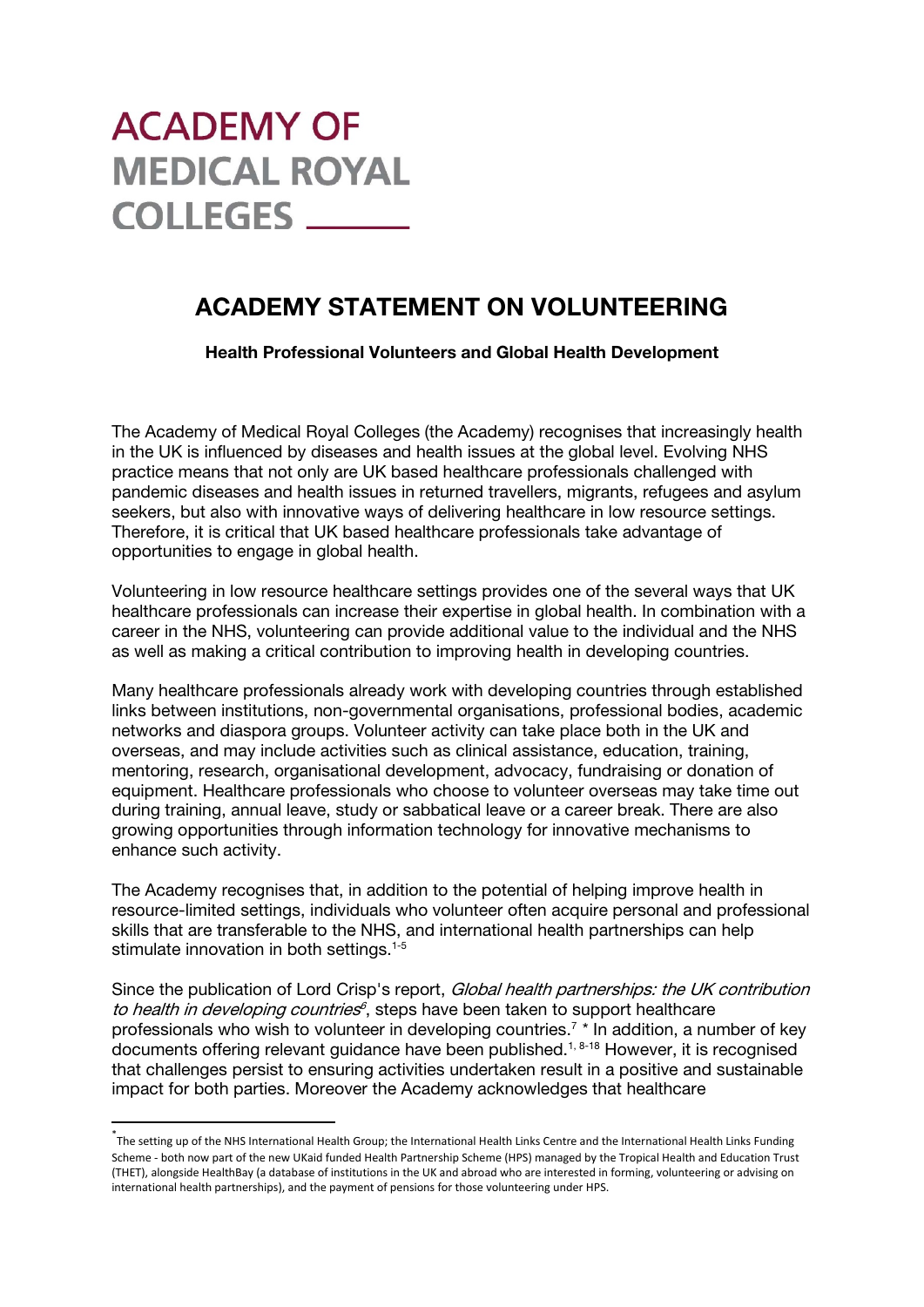professionals who wish to volunteer may face barriers at various levels when trying to do so, and the application of potential solutions is often subject to geographical and interprofessional variation.

Consultation with the Academy's International Forum and reference to the existing literature have indicated that health professionals often face challenges that can broadly be categorised into six areas:

- Granting of time out from training and/or employment for volunteers
- Formal recognition of volunteering for professional development
- A fragmented environment for volunteering activities
- Monitoring, evaluation and research of volunteering activities
- Information, training and support for volunteers
- Additional expenditures and the loss of employment entitlements for volunteers.

Taking these into account, and in view of the potentially enormous benefits of engaging in global health, the Academy urges its members and others who play a role in facilitating volunteering opportunities for healthcare professionals to work together to overcome them.

### Granting of time out from training and/or employment for volunteers

There is a lack of consistency in approaches to granting time out to volunteer during training and whilst in employment. This variation could be reduced by helping to increase understanding of the existing time out of training and NHS career break policies. The provision of a decision-making support tool to assist with addressing the local differences for relevant bodies and employers across the UK may help to do so. Innovative, wellstructured volunteering programmes with clear learning outcomes, alongside supportive workforce planning will enable volunteering and experience in global health, to become an integral part of all health professionals' careers in the future.

### Formal recognition of volunteering for professional development

There is a lack of structured and agreed mechanisms to evaluate and accredit the skills gained through volunteering, in particular regarding experience acquired from working in developing countries. Where evaluation does exist, it is not consistently integrated into formal professional development processes. As above, ensuring clear learning outcomes for well-structured programmes will assist with this. Additionally, mechanisms, such as tools for reflective learning, to evaluate the skills acquired through volunteering, their transferability to the UK and their contribution to the personal and career development of an individual should become an integral part of professional development throughout all healthcare professionals' careers.

### A fragmented environment for volunteering activities

A fragmented environment exists both in the UK and overseas with regards to volunteering activities. There is a need for organisations that facilitate volunteering and for volunteers themselves to work together to improve collaboration, coordination and communication regarding volunteering activities within the UK and in developing countries.

### Monitoring, evaluation and research of volunteering activities

Monitoring and evaluation of volunteering activities does exist but is at present limited. The same is true of research regarding the long-term impact of such activity. As such, there is a pressing need to develop consistent approaches to robust monitoring and evaluation. There is also a need to invest in research on the subject to better understand how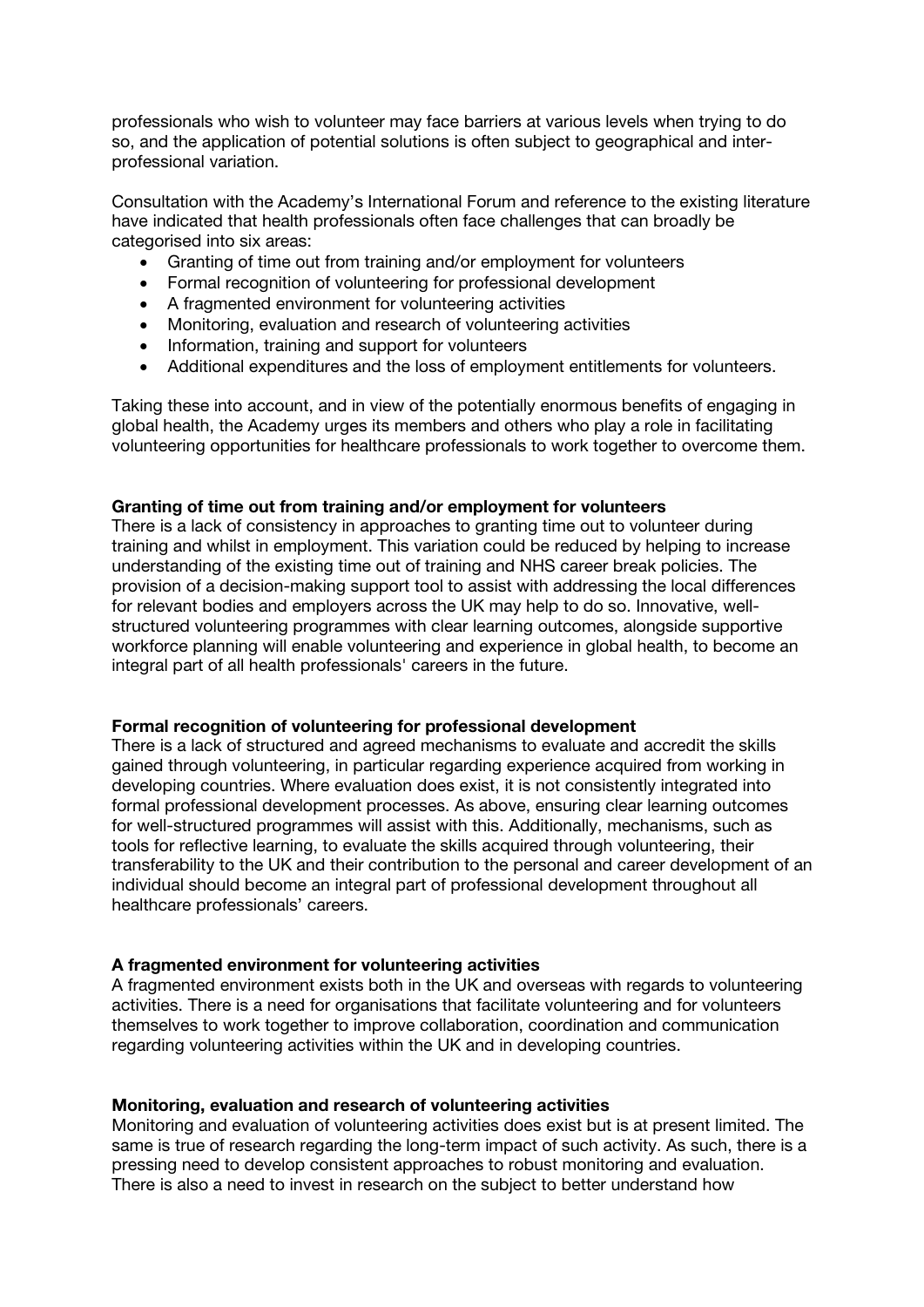volunteering activities can best improve health in developing countries, increase global health capacity, as well as how volunteering activities can improve healthcare delivery in the UK.

### Information, training and support for volunteers

Currently there are few sources of information for individuals and organisations who are interested in volunteering. Moreover, volunteering frequently takes place without adequate training and support. There is a need for opportunities to learn about global health and development throughout undergraduate and postgraduate education, and for easier access to information regarding volunteering for all healthcare professionals. Appropriate training and support should be available for individuals before, during and after volunteering takes place. Increasing use of information technology can strengthen distance support.

#### Additional expenditures and the loss of employment entitlements for volunteers

In addition to the loss of their regular income, volunteers frequently incur additional expenditures related to volunteering activities, and can be further disadvantaged due to the loss of NHS employment entitlements that normally arise from continuous employment. Recognising volunteering alongside other experience in global health as a valued part of a career in health requires work with government departments, volunteering organisations, professionals and employers to find practical and accessible mechanisms which enable volunteers to maintain employment entitlements, as well as access if needed to reasonable support to cover additional expenditures which are a direct result of volunteering.

#### March 2013

+ The Annex to this statement uses case studies to illustrate how some of these barriers can be addressed, often concurrently due to the interrelated nature of the issues involved.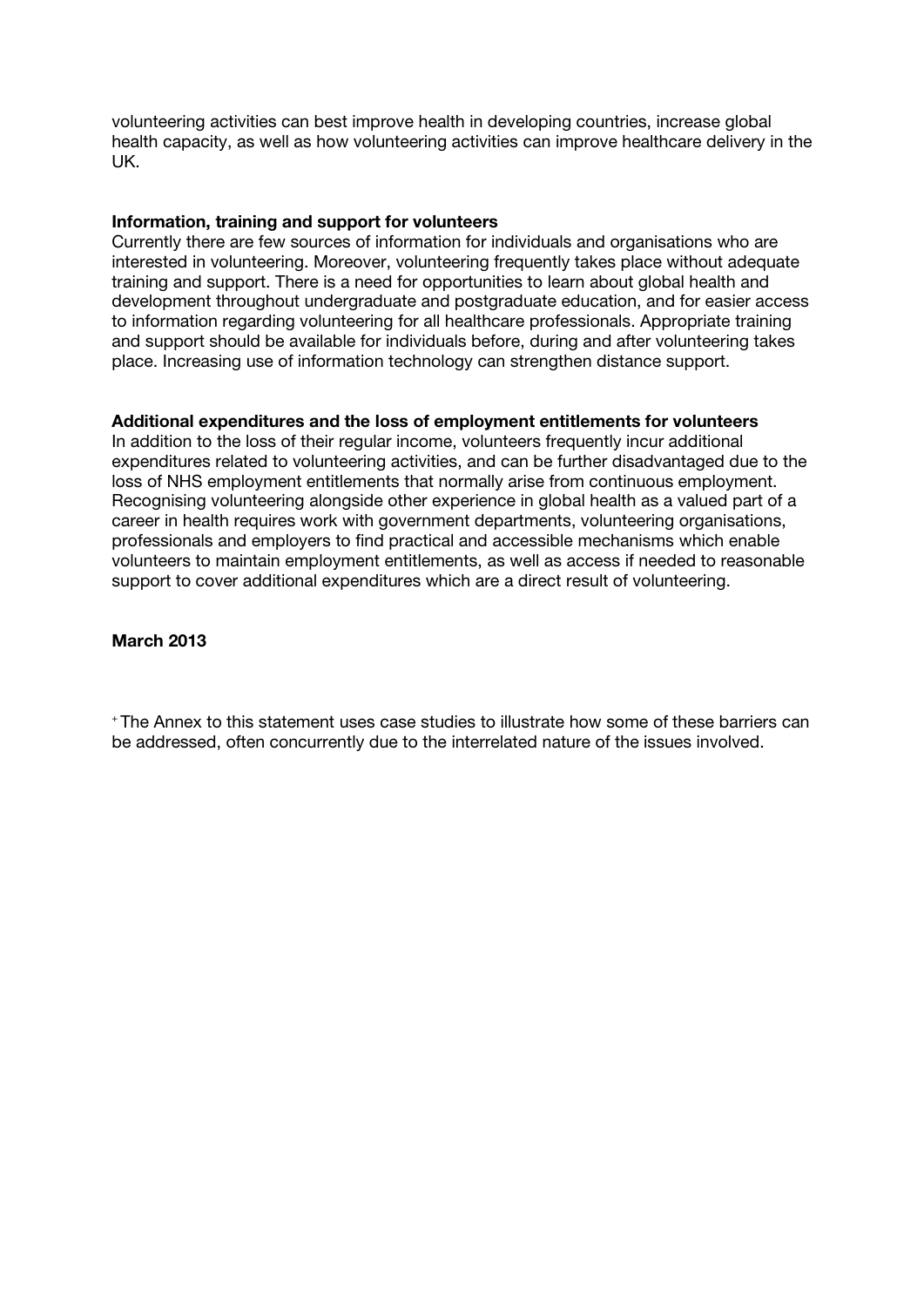# **REFERENCES**

- 1. Department of Health (2010) The Framework for NHS Involvement in International Development.
- 2. Crisp, N. (2010) Turning the world upside down: the search for global health in the 21st Century. Royal Society of Medicine Press Ltd.
- 3. Syed, S.B. et al. Developed-developing country partnerships: Benefits to developed countries? (2012) Global Health 8(1): p. 17.
- 4. Machin, J. (2008) The impact of returned international volunteers on the UK: A scoping review. Institute for Volunteering Research, London.
- 5. Hockey, P., et al. (2009) Global health partnerships: leadership development for a purpose. Leadership in Health Services. 22(4): p. 306-316.
- 6. Crisp, N. (2007) Global Health Partnerships The UK contribution to health in developing countries.
- 7. Department of Health (2008) Global health partnerships: the UK contribution to health in developing countries - the Government response.
- 8. Tooke, J.(2009) Aspiring to excellence. Findings and final recommendations of the independent inquiry into modernising medical careers. Aldridge Press, London.
- 9. NHS Employers (2010) *Volunteering Pack: Staff as Volunteers*. NHS Employers.
- 10. British Medical Association (2007) Improving health for the world's poor: what can health professionals do? BMA.
- 11. British Medical Association (2009) *Broadening your horizons: a quide to taking time out* to work and train in developing countries. BMA.
- 12. Royal College of Nursing (2010) Working with humanitarian organisations: a guide for nurses, midwives and health care professionals. RCN.
- 13. Gedde, M., Edjang, S., Mandeville, K. (2011) Working in International Health. Oxford University Press.
- 14. James, J., Minett, C., Ollier, L. (2008) Evaluation of Links between North and South Healthcare Organisations. DFID Health Resource Centre, London.
- 15. Gordon, M., Potts, C. (2008) What difference are we making? A Toolkit on Monitoring and Evaluation for Health Links. Tropical Health and Education Trust.
- 16. Gedde, M. (2009) The International Health Links Manual: A guide to starting up and maintaining long-term international health partnerships. Tropical Health and Education Trust.
- 17. Academy of Medical Royal Colleges (2012) *Return to Practice Guidance*. Academy of Medical Royal Colleges.
- 18. General Medical Council. Revalidation Frequently Asked Questions for licenced doctors. www.gmc-uk.org/doctors/revalidation/faq\_revalidation.asp. Accessed 7th February 2013.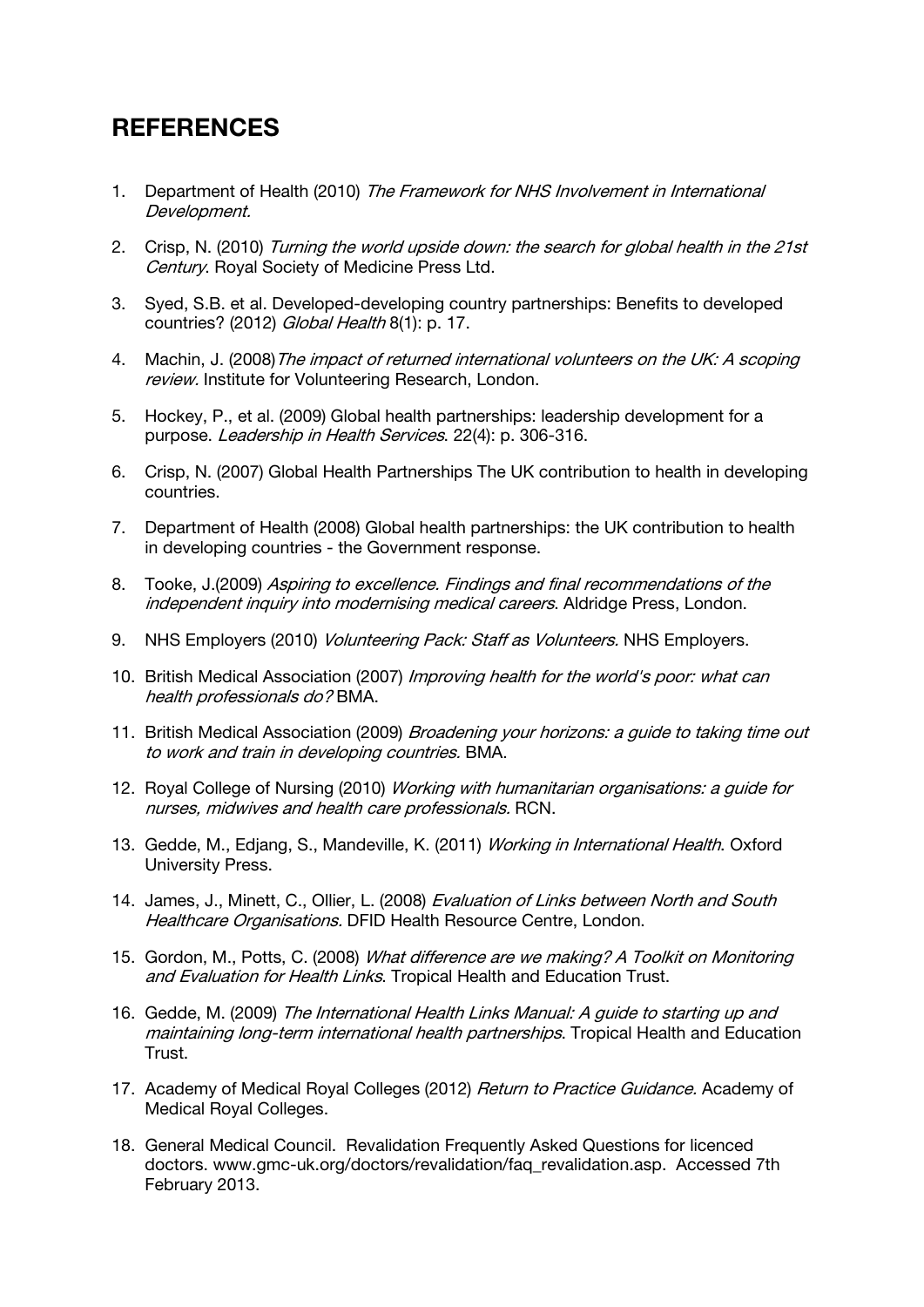# ANNEX

# Case study 1 Innovative Workforce Development: The Case for International Health Links

In recent years, the UK Government has recognised the value of international health links and has sought to acknowledge the benefits, not only to less developed countries, but also to the healthcare sector, when individuals return to the health service in the UK with fresh perspectives and new skills and approaches to their work.

In order to gain support from operational managers within the NHS It is important to gather information regarding the broad range of skills and knowledge acquired through international work and how this can translate to benefits for the NHS and its patients.

A toolkit to help NHS employees to gather this information whilst volunteering overseas has been developed by Northumbria Healthcare NHS Foundation Trust. The toolkit helps participants in international links to capture this experiential learning in a simple format and identifies how these knowledge and skills can be matched to many of the core dimensions of the NHS Knowledge and Skills Framework for the purposes of annual appraisal. It also helps to map how learning from international links may be accredited for Continuing Professional Development (CPD).

As part of research undertaken for the North East Strategic Health Authority, a number of interviews have been held with members of staff from the seven NHS trusts in the north of England to learn more about what skills and knowledge volunteers are beginning to report they have acquired. At a professional level participation in health links has enhanced teamworking skills, increased leadership ability, led to more effective problem solving, developed greater awareness of the costs of healthcare delivery, encouraged new ways of working and extended cultural sensitivity. On a personal level, most of those interviewed claimed that the experience had been good for their personal development. They came back with greater job satisfaction and a strong work ethic. And almost all health professionals interviewed for the study thought that the reputation of the NHS could only be enhanced by involvement in international health links.

A copy of the full research report and recent Health Service Journal article can be found on the THET website at http://www.thet.org/hps/news/innovative-workforce-development-thecase-for-international-health-links

Contact: Brenda Longstaff Email: brenda.longstaff@northumbria.nhs.uk; Website: www.northumbria.nhs.uk/charity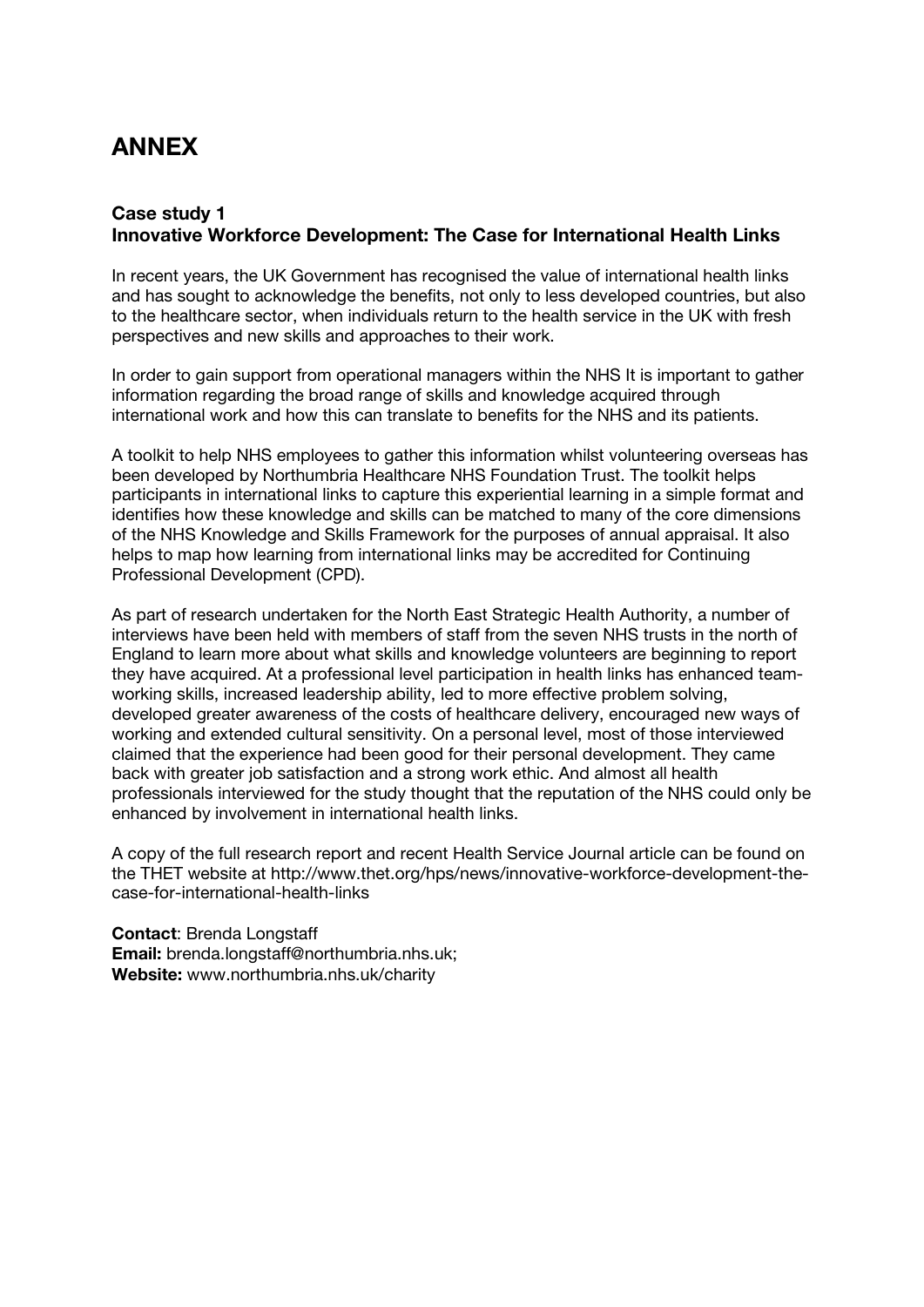## Case study 2 The London Deanery GP School facilitates Time Out of Programme (OOP) for trainees

The London Deanery promote the Gold Guide recommendation that emphasises OOP be used to enhance GP clinical experience by encountering different working practices, at the same time it supports the recommendation of the Crisp Report that encourages educators to facilitate training and work experience overseas.

The Deanery has helped overcome a number of the barriers to volunteering by offering a managed OOP. It has built a menu of overseas one-year OOP posts in developing countries, alongside in-country partner agencies, which include South Africa, India and Zambia. The jobs are remunerated by the host community in line with the local cost of living (going some way to overcoming financial constraints) and are quality assured and offered by the GP School to trainees between ST2 and ST3.

Prior to departure the Deanery provides pre-induction orientation. The Deanery also ensures that OOP supports continuing professional development by asking trainees to provide evidence of Work Place Based Assessment (WPBA) through maintenance of the e portfolio, which is reviewed by an Educational Supervisor through internet and phone links. By acquiring and documenting additional skills and competencies the trainee is gaining a de facto 4th year of training. Information from WPBA is also used in the monitoring and evaluation of the programme.

Evidence shows that working in such challenging environments, with complex medical problems, enhances GP trainee's skills across a number of competencies, many of which are beneficial and transferable to the NHS. To date over 40 GP trainees have participated in the OOP programme.

Contact: Dr. Patrick Kiernan Email: patrick.kiernan@nhs.net Website: www.londondeanery.ac.uk/general-practice/during-training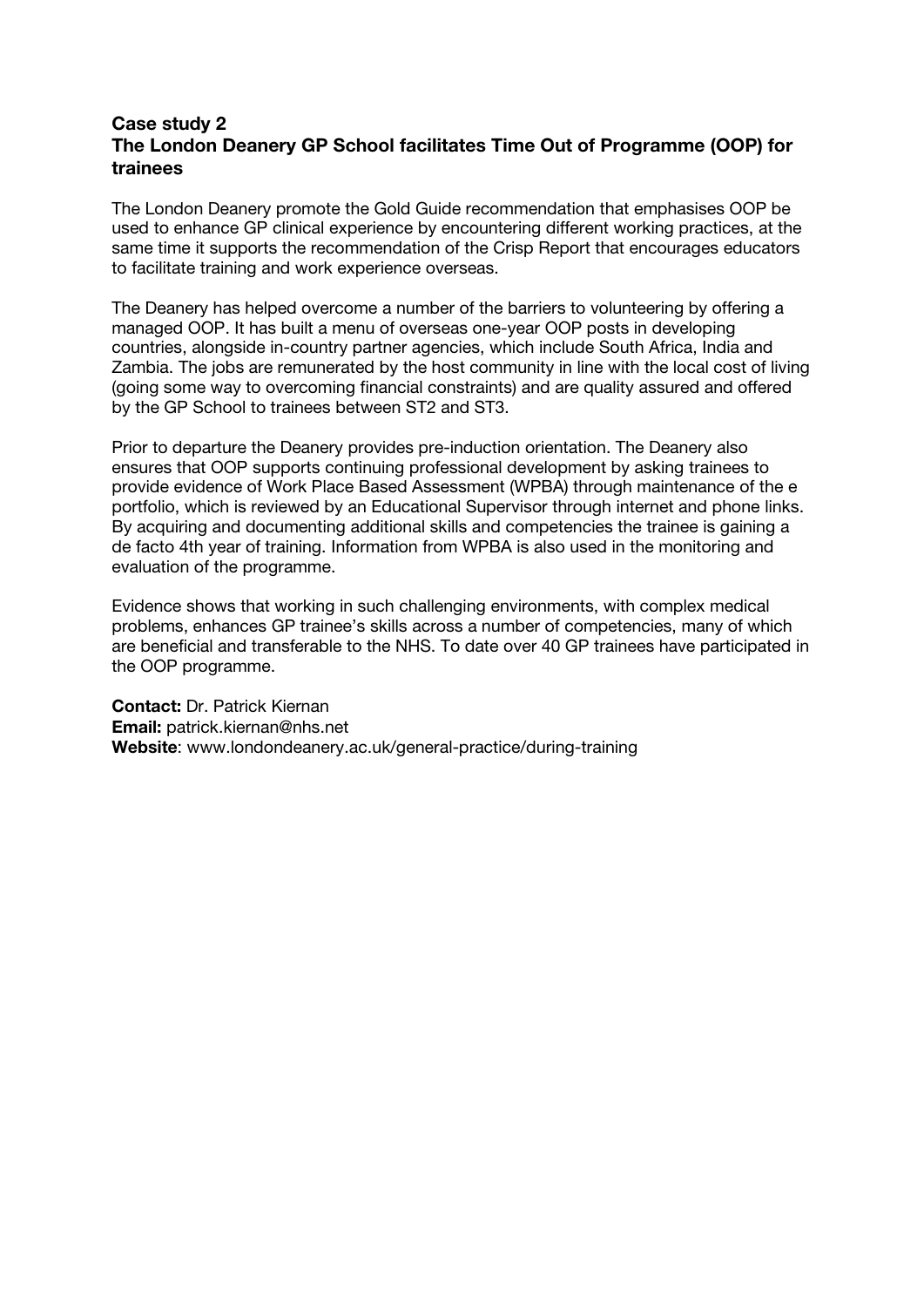# Case study 3 NHS South of England (Central) Improving Global Health through Leadership Development

The NHS South of England (Central) scheme is a leadership development opportunity for employees within its boundaries. Since 2007 NHS South of England (Central) has developed partnerships with organizations in Tanzania, Cambodia, Kenya, Zambia and South Africa and has recruited and placed over 50 participants who are known as Improving Global Health (IGH) Fellows; and have completed placements of between three and eight months in-country.

The scheme fulfils the Department of Health's challenge to develop global health partnerships and enables participants to develop practical leadership skills as they work on quality improvement projects in the host country. Individuals need support from their employer or from their PG Deanery in order to participate. Once recruited individuals are allocated a mentor and develop a learning contract using the domains from the NHS Leadership Framework (June, 2011); and attend four formal days of pre-placement training (General Induction, Public Health profile of the host country, Quality Improvement methods; Project Management; Teaching and learning; Personal Leadership Development). Placements are for between four and six months, and on return participants submit project reports and a personal learning portfolio to their mentor. Participants are paid a basic salary, as well as one return trip to the host country; they obtain professional indemnity insurance at their own expense; provide evidence of a recent CRB check and fitness to participate.

The scheme works with in-country partners e.g. Cambodia, South Africa, Zambia, and participants become members of the local health team working on projects agreed incountry, projects are passed on from one Fellow to the next, each Fellow completing a phase. Individuals from the UK team visit each overseas partner at least twice each year, providing coaching support to the IGH Fellows, as well as support and development to the in-country partner. On their return IGH Fellows give a presentation on their experiences, learning, and how they will use the learning gained in their work in the UK.

### Contact: Fleur Kitsell

Email: improvingglobalhealth@nesc.nhs.uk.

### Website:

http://www.workforce.southcentral.nhs.uk/innovation\_development/improving\_global\_heal th.aspx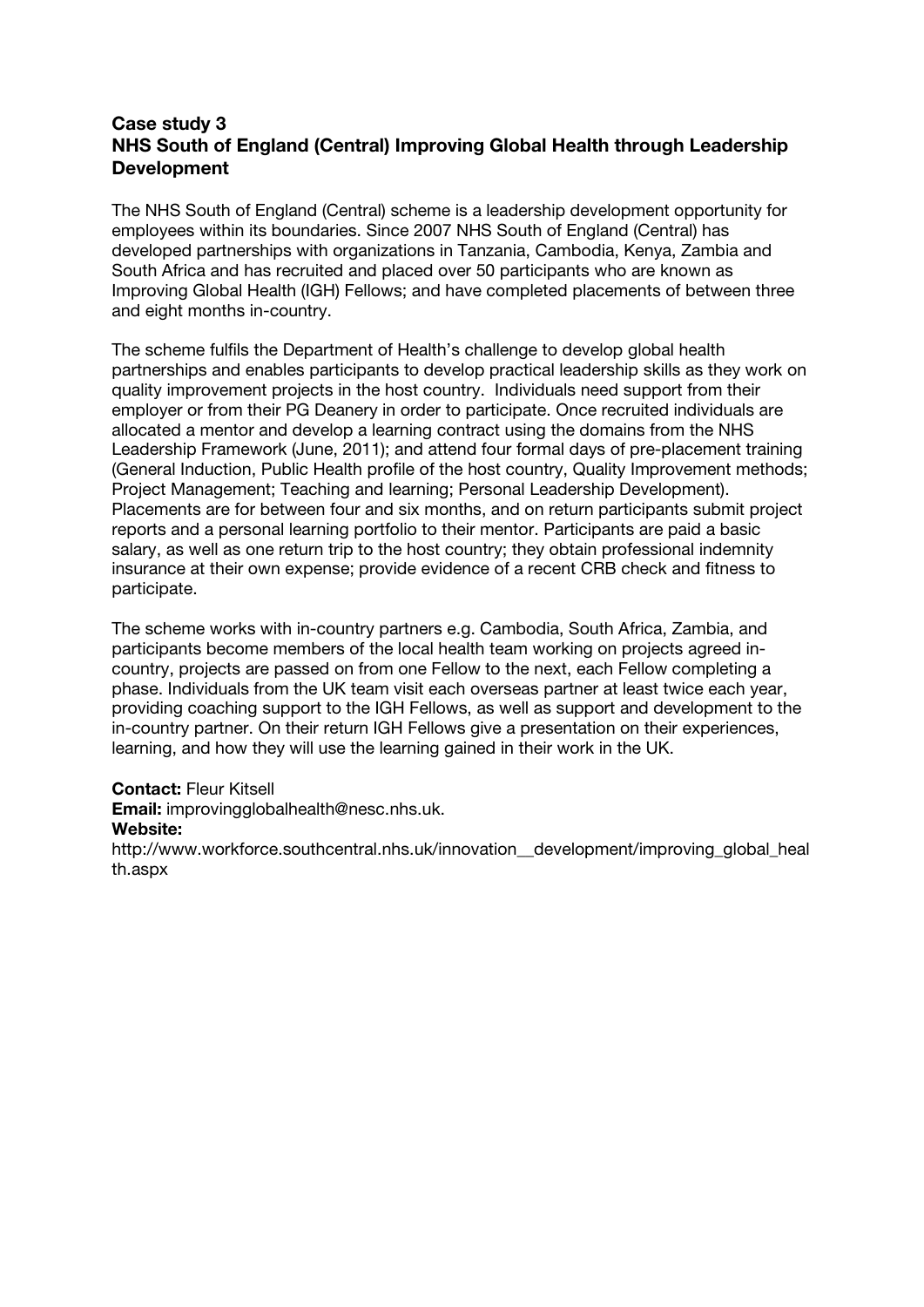### Case study 4 Ugandan Maternal and Newborn Hub Sustainable Volunteering Project: Promoting Sustainable and Effective Professional Voluntarism

The Ugandan Maternal and Newborn Hub encourages greater cooperation and knowledge sharing in the area of Maternal and Newborn Health. The Hub, hosted by the Liverpool-Mulago-Partnership, builds on a framework of health partnerships involving hospitals, universities and professional associations in the UK and Uganda.

The 'Sustainable Volunteering Project' (SVP) promotes long term volunteering within this partnership environment. Funded by UKaid through the THET managed Health Partnership Scheme (HPS) those who volunteer through this project also retain pension continuity. This is true of all those who volunteer for longer periods of time through HPS funded projects.

This project is recruiting and deploying over 20 professional volunteers from a range of disciplinary backgrounds including obstetrics, anaesthetics, midwifery, nursing, bio-medical engineering and social science in response to clearly identified and shared needs within the Hub. Volunteers at all stages in their careers and life-course are encouraged to apply. The focus is on effective knowledge exchange and implementation and not on service delivery. This places an emphasis on multi-disciplinary and multi-national team-working and on carefully structured placements.

A 'Volunteer Agreement' is designed to ensure that this takes place and to provide support for the volunteers through an active training and mentoring process. The activity is subject to comprehensive evaluation and an active publication and dissemination strategy.

Contact: Professor Louise Ackers Email: louise@liverpoolmulagopartnership.org Website: www.lmpcharity.org